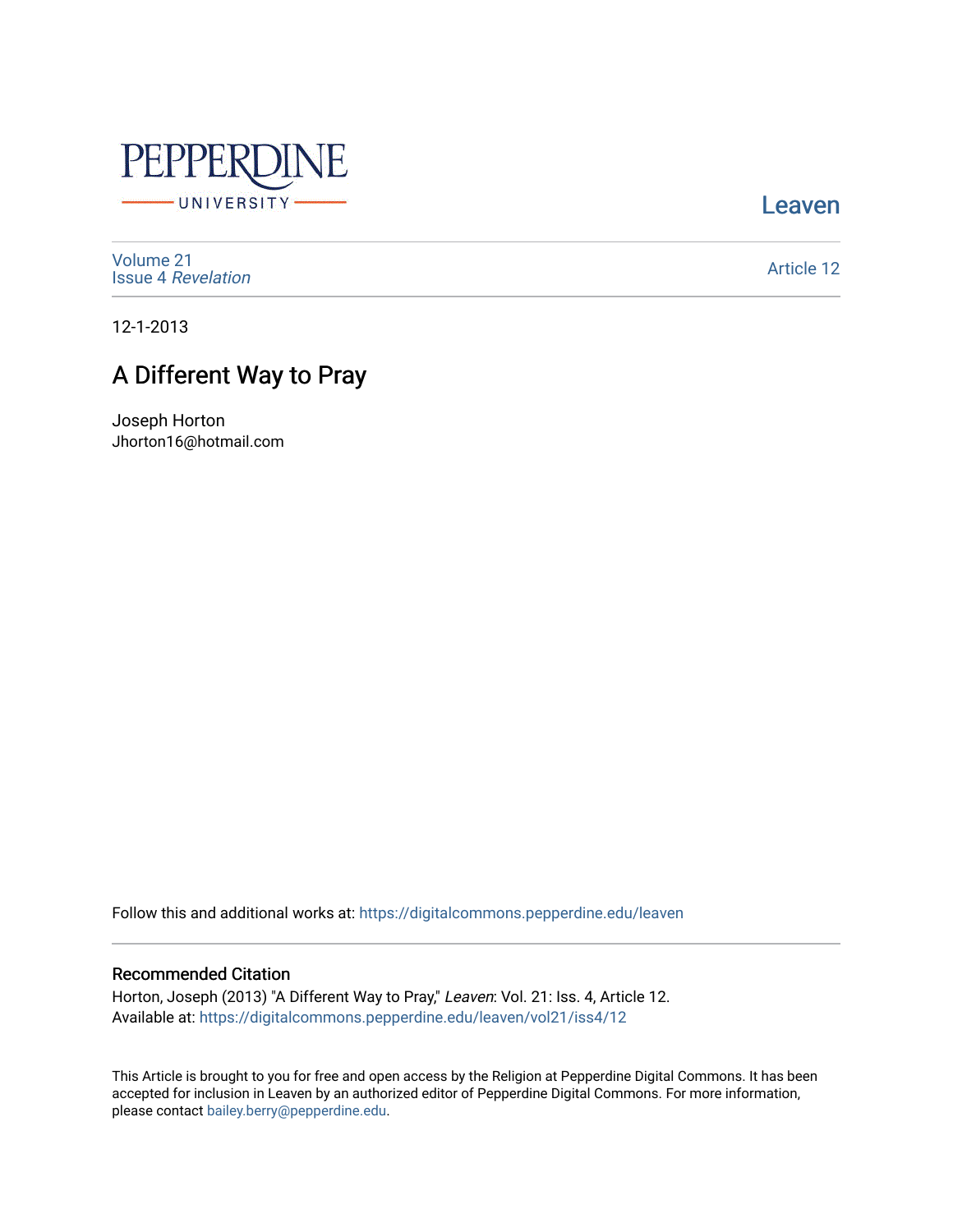# A Different Way to Pray

JOSEPH HORTON

*One of the most common reasons that a lot of us do not participate in this ancient way of prayer [is this]: nobody told me. It is one of the things many of us can honestly say when we give reasons for not saying these prayers.* –Robert Benson<sup>1</sup>

Many Christians are unsatisfied with their prayer lives. And this sentiment is not confined to the pew.<br>It is found behind the pulpit as well. A 2005 survey of Protestant ministers in the United States<br>revealed that only 1 It is found behind the pulpit as well. A 2005 survey of Protestant ministers in the United States Lrevealed that only 16% were "very satisfied" with their personal prayer life. Another 47% said they were "somewhat satisfied" while 30% felt "somewhat dissatisfied" and 7% felt "very dissatisfied."<sup>2</sup>

I believe that one reason many Christians are disappointed with their prayer lives is because they keep their prayer lives exclusively personal. In other words, many ministers and church members are feeling displeased because they are relying entirely on spontaneous personal prayers to sustain a satisfying prayer life. New Testament scholar Scot McKnight says it succinctly:

If we are always...praying our own spontaneous prayers, we can eventually run out of things to say.... But learning to pray set prayers at fixed times according to a sacred rhythm can reinvigorate our prayer lives and lift the burden of creativity off our shoulders.<sup>3</sup>

McKnight hints at a different form of prayer: one that asks us to use prewritten prayers; one that involves saying these prayers at set times of the day; one that claims these set times are connected to a sacred rhythm; and one that, when combined with our spontaneous personal prayers, can bring us into an enriching, satisfying prayer life. What is this different way of praying? Where did it come from? And why haven't some Christians been taught how to practice it?

### **Fixed-Hour Prayer: Big Questions Answered**

The form of prayer McKnight refers to is *fixed-hour prayer*, which can be defined as "a regular pattern and order for formal worship and prayer that is offered to God at specific times throughout the course of the day.î4 The practice is also referred to as *the liturgy of the hours*, *the divine hours*, or *the daily office*. The content of these prayers includes selections from the Psalms, the Gospels, New Testament epistles, and other writings from Christian history.

<sup>1.</sup> Robert Benson, *In Constant Prayer*, The Ancient Practices Series (Nashville: Thomas Nelson, 2008), 68–9.

<sup>2.</sup> Grey Matter Research and Consulting, "Study Shows Only 16% of Protestant Ministers are Very Satisfied with Their

Personal Prayer Lives," entry posted May 23, 2005, www.greymatterresearch.com/index files/Prayer.htm (accessed April 20, 2012).

<sup>3.</sup> Scot McKnight, *Praying with the Church: Following Jesus, Daily, Hourly, Today* (Brewster, MA: Paraclete Press, 2006), 14.

<sup>4.</sup> Benson, *In Constant Prayer*, 9-10.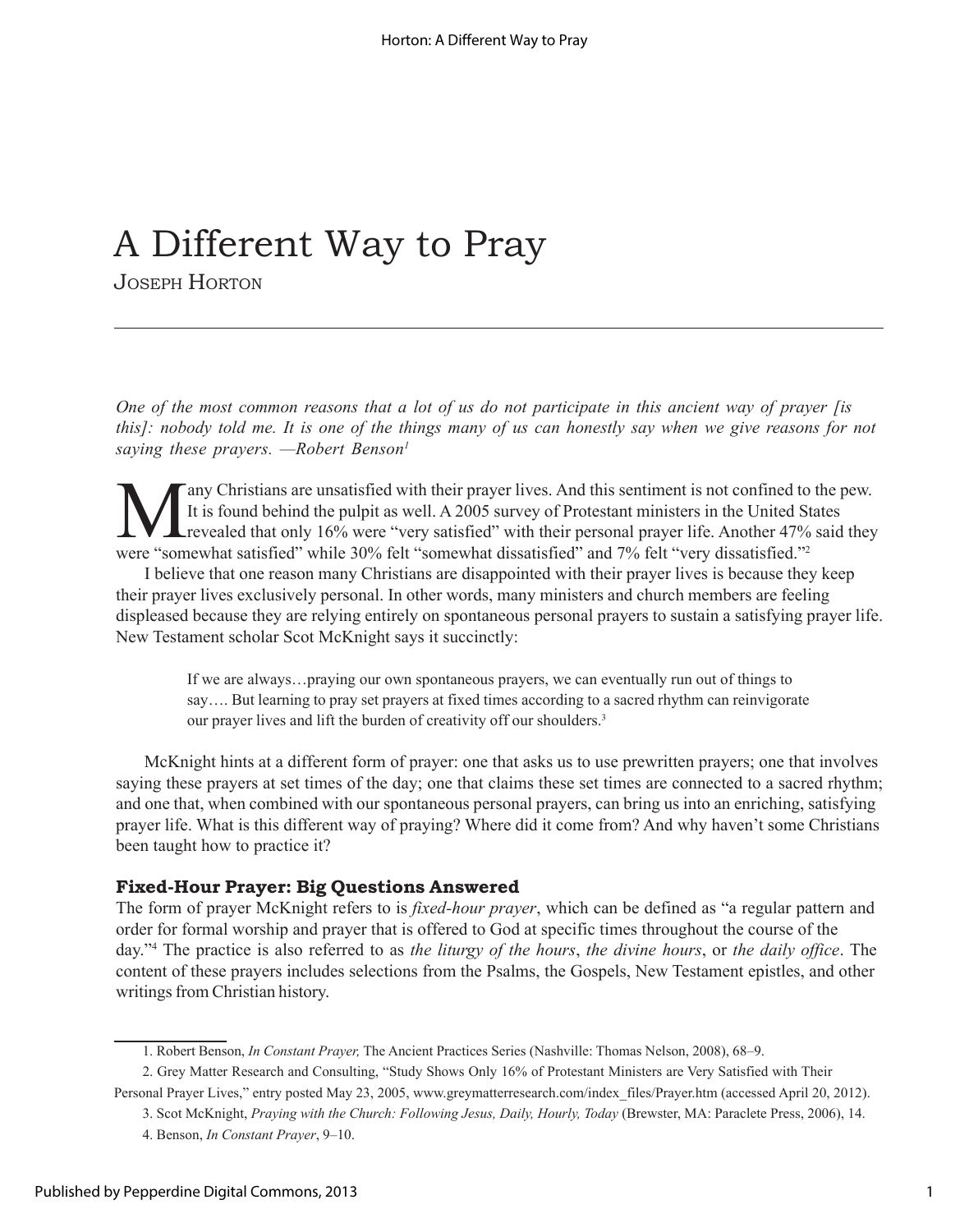During a recent dinner conversation with my extended family, the topic of this article came up. After I briefly explained the practice of fixed-hour prayer, my father said, "Now, is that in the Bible?"

I know he is not alone in wondering. I have asked the same question, and the answer is "Sort of." Worship scholar James F. White admits that "we cannot find in the New Testament much development" in daily fixedhour prayer. "But there are hints of the planting of seeds from which [the practice] would later sprout."<sup>5</sup> Let's take a look at some of these biblical hints.

Christianity arose out of Judaism, which had a long history of fixed-hour prayer. A few passages in the Old Testament reveal the early development of that history. In Psalm 119, the Psalmist speaks of praising God for his righteous rules seven times a day, including at midnight (verses 62 and 164). The writer of Psalm 55.17 says, "Evening and morning and at noon I utter my complaint and moan, and he hears my voice" (ESV). And the book of Daniel tells of the exiled prophet continuing the prayer traditions of his nation's former life in Israel: ìHe got down on his knees three times a day and prayed and gave thanks before his God, as he had done previously" (Dan  $6.10$ , ESV).

In the New Testament era, the Jewish tradition of fixed-hour prayer was practiced in some form by Jesus and the earliest Christians. However, the extent to which early Christians adopted prayer practices from the Jews is unclear for a couple reasons. First, the specifics of Jewish prayer systems during the New Testament era are virtually unknown. Robert Taft observes that "no two authors seem to agree about even the basics of Jewish services and prayer at the time of Christ."<sup>6</sup> Second, the New Testament era was one of remarkable transition as Christian communities were in the process of separating from Judaism. Scholars are divided in regard to the speed of this process. Paul F. Bradshaw observes that "even if Christians did cease to pray in common with other Jews at an early date, the pattern of their worship was undoubtedly very strongly influenced by the Jewish worship from which it sprang. $\frac{1}{7}$ 

Turning to the New Testament evidence, we see that Jesus would often withdraw to isolated places at certain times of the day to pray (Mark 1.35, Luke 5.16). The book of Acts casually mentions early Christians following the Jewish tradition of fixed-hour prayer. In Acts 3.1, Peter and John are going up to the temple at the ninth hour of prayer, or 3 p.m. From this passage, David Peterson observes that "the earliest Christians" apparently went up to the temple at the set hours of prayer..., continuing their associations with the traditional practices of their religion."<sup>8</sup> Two more passages suggest that even when trips to the temple were not taken, early Christians still prayed at set hours. In Acts 10.9, Peter is going up on a housetop at about the sixth hour, or noon, to pray. And Acts 16.25 records Paul and Silas praying and singing hymns to God at about midnight in a Philippian jail.

It is only when we depart from the writings of the New Testament and look at *The Didache*, which was written in the mid-to-late first century, that we see "the first explicit, unambiguous reference to a system of daily prayer."<sup>9</sup> The writer of that document teaches Christians to pray the Lord's Prayer from Matthew 6 three times a day.10

Since that time, fixed-hour prayer has undergone a long and complex process of development, a thorough discussion of which is well outside the scope of this paper. However, two observations about how the Bible has impacted and shaped the practice are worth considering. First, the Psalms play a central role in fixed-hour prayer. From the earliest days, Christians have utilized the Psalms in their prayers (Acts 4.23-30). Phyllis Tickle observes that "the Psalter has remained as the living core of the daily offices ever since."<sup>11</sup> Second, the injunction from

6. Robert Taft, *The Liturgy of the Hours in East and West: The Origins of the Divine Office and Its Meaning for Today*, 2nd rev. ed. (Collegeville, MN: The Liturgical Press, 1993), 3.

10. *The Didache*, in *Early Christian Fathers*, ed. and trans. Cyril C. Richardson, vol. 1 of *The Library of Christian Classics* (1953; repr., New York: Macmillan, 1970), 174.

11. Phyllis Tickle, ed, *The Divine Hours: Prayers for Autumn and Wintertime* (New York: Image/Doubleday, 2000), xi.

<sup>5.</sup> James F. White, *A Brief History of Christian Worship* (Nashville: Abingdon, 1993), 30.

<sup>7.</sup> Paul F. Bradshaw, *Daily Prayer in the Early Church* (London: Alcuin Club/SPCK, 1981), 25.

<sup>8.</sup> David Peterson, *Engaging with God: A Biblical Theology of Worship* (Downers Grove, IL: InterVarsity Press, 1992), 138.

<sup>9.</sup> Taft, *The Liturgy of the Hours in East and West*, 13.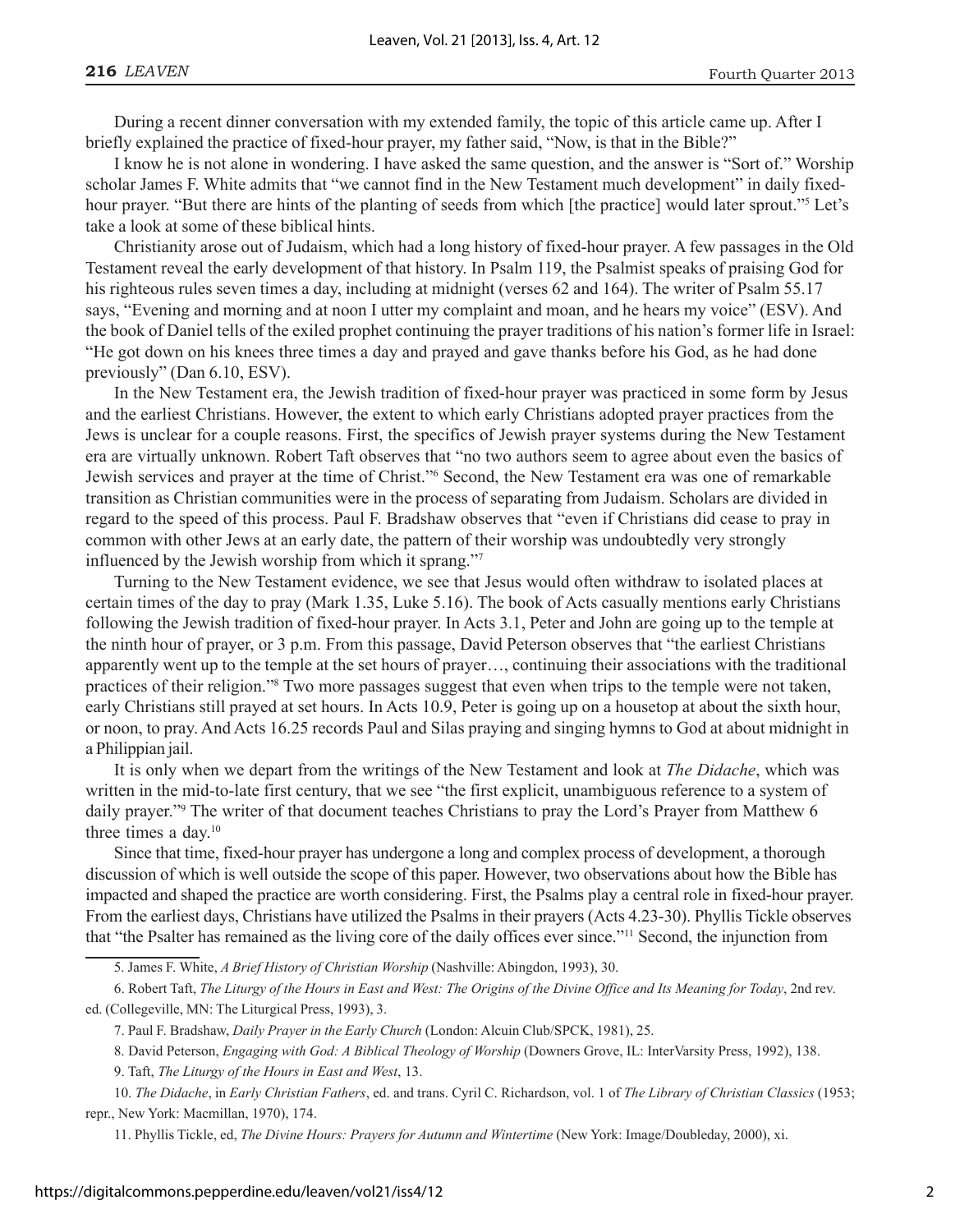Paul to "pray without ceasing" in I Thessalonians 5.17 has also impacted the practice. For many Christians, fixedhour prayer became the means to practice the life of constant prayer about which Paul speaks. Despite its long and complicated history, fixed-hour prayer has continued to incorporate the Psalms into a framework of prayer within each day in order for Christians to experience unceasing communion with God and the church.

However, many Christians in our age are entirely unfamiliar with fixed-hour prayer. I found it interesting that, during that aforementioned dinner conversation, another of my family members first associated the practice with Islam. When I explained I was researching the "Christian version," she said, "You mean...there's a Christian version of that?"

Why is it that a number of churches and Christian fellowships have completely forgotten about or intentionally neglected the long-standing practice?

Scot McKnight grew up in a church that did not practice fixed-hour prayer, and he reflects on reasons why "using someone else's prayers was not permissible.<sup>"12</sup> First, using prewritten prayers leads to an impersonal faith. Prayer is to come from the heart, and "it is better, we were taught, to say something clumsy but really mean it from the heart than say something profound and poetic and run the risk of not meaning it.<sup>713</sup> Second, fixed-hour prayer is associated with the very type of prayer that Jesus himself condemns when he says, "When you pray, do not heap up empty phrases as the Gentiles do, for they think that they will be heard for their many words" (Matt 6.7, ESV). In McKnight's church, practicing fixed-hour prayer was synonymous with the vain repetitions of the hypocrites of Jesus' day. But McKnight goes on to debunk these beliefs: "If our prayers have become vain repetitions, it is because our heart is not engaged, not because of what we say.<sup>714</sup> He no longer adheres to the logic of his childhood church and has now embraced the practice of saying set prayers at fixed times. And he's not the only one.

#### **A Growing Number**

In a recent *Leadership Journal* article, Ken Wilson, a pastor from Ann Arbor, Michigan, reflects on his discovery of fixed-hour prayer during a low point in which he struggled to maintain a consistent devotional life. His praise of the practice is glowing: "Fixed-hour prayer transformed my prayer life." In addition to changing Wilson, it has powerfully impacted members of his congregation who are being drawn into deeper communion with God and the church through this practice. He concludes, "Fixed hour prayer is uniting us together in the Spirit."<sup>15</sup>

Jonathan Wilson-Hartgrove, a leading voice in the new monasticism movement, shares a similar yet unique story of being drawn to fixed-hour prayer, along with his community of faith in Durham, North Carolina.16 And Richard Liantonio, who grew up in a "standard non-denominational church" (as he describes it), recounts his discovery of fixed-hour prayer and describes the now personally-cherished practice as "a treasure waiting to be unearthed.<sup>??!7</sup>

I am among the growing number as well. I was introduced to the concept of fixed-hour prayer by a youth minister friend who credited the practice with "saving his soul" during a difficult season of his life. So two years ago, with my interest piqued, I purchased the autumn and winter edition of the series of books that he uses: *The Divine Hours* by Phyllis Tickle.<sup>18</sup> I confess that I have been very inconsistent in my practice, but even from my small amount of saying set prayers at fixed times, I have seen my prayer vocabulary and my desire to be in God's presence increase.

14. Ibid., 6.

15. Ken Wilson, "Finding Myself in Fixed-Hour Prayer," *Leadership Journal*, January 11, 2010, http://

www.christianitytoday.com/le/2009/fall/findingmyselfinfixedhourprayer.html (accessed February 17, 2012).

16. Jonathan Wilson-Hartgrove, "Joining the Eternal Song," *Christianity Today*, May 2011.

17. Richard Liantonio, "Entering the School of Prayer: Leaning on the Church's Tradition of Written Prayers," *Immerse* 2, no. 4 (November/December 2011): 27–31.

18. Phyllis Tickle, ed, *The Divine Hours: Prayers for Autumn and Wintertime* (New York: Image/Doubleday, 2000). See also *The Divine Hours: Prayers for Springtime* and *The Divine Hours: Prayers for Summertime*.

 <sup>12.</sup> McKnight, *Praying with the Church*, 3.

 <sup>14.</sup> Ibid., 4.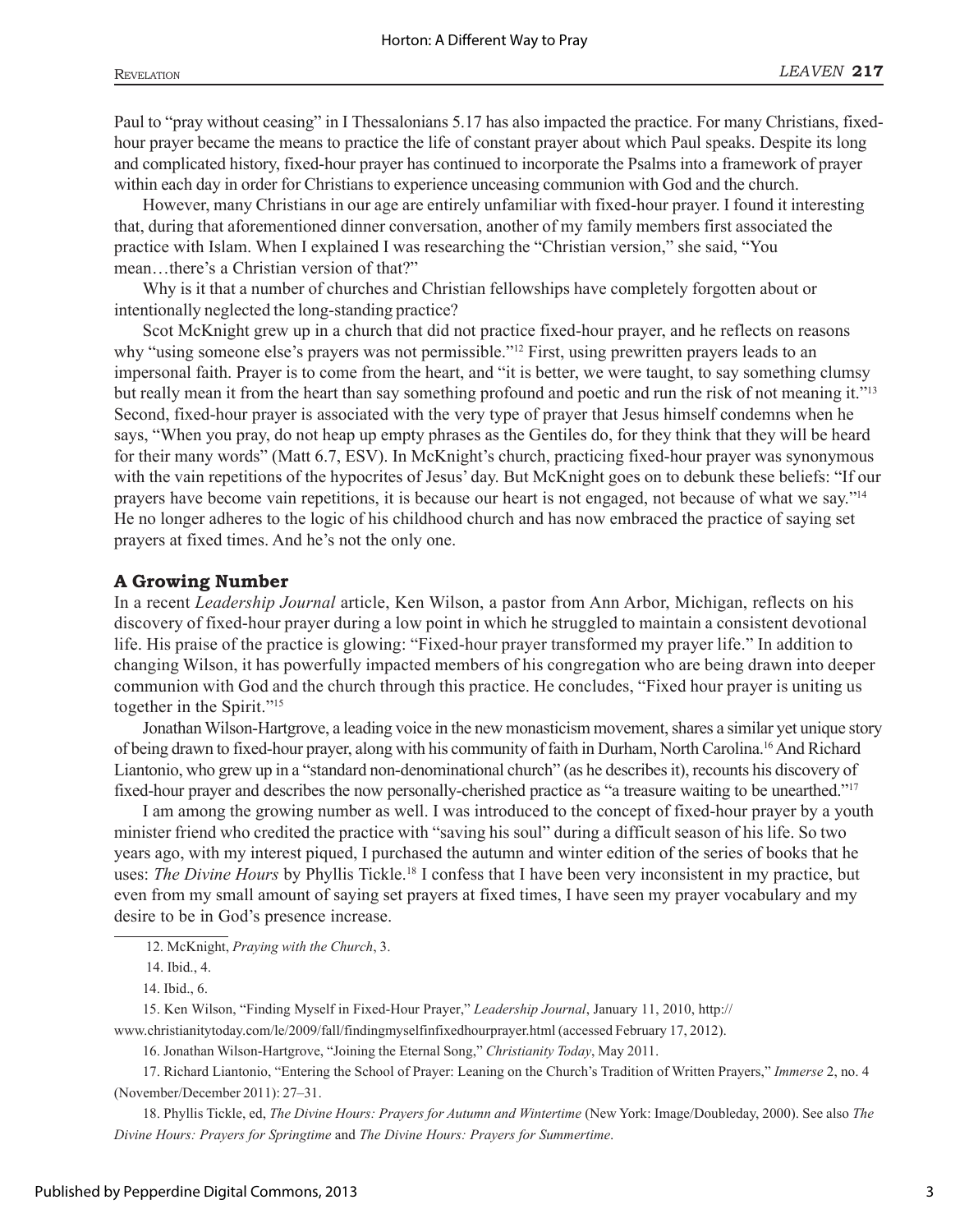As I have come to learn more about fixed-hour prayer, I have developed a set of terms for what happens with us during the practice. When we pause to say set prayers at certain times of the day, we involve ourselves in the *upward, backward, outward,* and *forward* dimensions of fixed-hour prayer. These dimensions go a long way toward convincing me of the value of this practice.

#### **The Dimensions of Fixed-Hour Prayer: Upward, Backward, Outward, Forward**

First, in any form of prayer, there is an upward dimension of communing with God. When the people of God pray, they "seek to communicate with the Eternal One, speaking words of adoration, confession, thanksgiving, and supplication.<sup>719</sup> This is no different in fixed-hour prayer, and I would argue that in some ways, the upward dimension is enhanced by the practice. For Wilson-Hartgrove and his faith community, fixed-hour prayer has been a powerful reminder of the sovereignty and faithfulness of God:

One of the most important lessons I've learned from liturgical prayer is that, by God's grace, we have all the time in the world to do the work of Christ's kingdom. We pause for prayer morning, noon, and evening as a confession that our work depends not on our efforts, but on the faithfulness of a God who has already redeemed the whole creation.<sup>20</sup>

Christians also commune with God the Son in fixed-hour prayer, especially in the morning and evening prayers which "are celebrated at times of the day that from the early Christian centuries have been associated with the dying and rising of Jesus—the evening more clearly with his death; the morning with his resurrection."21

Second, there is a backward dimension to fixed-hour prayer. I believe the backward and outward dimensions are what truly make fixed-hour prayer distinct from other forms. Richard Liantonio speaks of feeling "an inexplicable desire...to be connected to the larger church, both geographically and historically. I wanted to be part of the Christianity I knew was much, much larger than what I had known.<sup>722</sup> The backward dimension is the connection with the historical church; with saints who have long since left us but whose words remain with us to teach us, bless us, and lead us before our Father's throne. Through their words, we experience fellowship with them in prayer.

Third, fixed-hour prayer involves an outward dimension by uniting us with prayerful Christians the world over. When we practice this ancient form of prayer, we experience connection with a church that is geographically larger than what we often realize. For this reason, Scot McKnight describes the practice as ìpraying with the church.î And this reality remains even when we pray our prayers alone. Robert Benson admits that it is hard to practice fixed-hour prayer by yourself, but that "it helps when you are not actually by yourself, even when you are alone.<sup>723</sup> In other words, though we may physically be alone, we are spiritually knitted together with believers through time and space in prayer. And not only that, the practice has the potential to increase our awareness of the needs of others. Tony Jones reflects on how fixed-hour prayer, and one prayer in particular, turns him outward: "No matter how well or badly things have gone for me on a given day, when I pray this prayer I'm automatically turned outward, to the needs of others, those I know and those I don't. $"24$ 

Fourth, there is a forward dimension to fixed-hour prayer, as Christians look ahead to Christ's glorious return and the establishment of his kingdom in its fullness. Once again, there is an eschatological dimension to all prayer, and this can be traced back to the beginning of Christianity. James F. White observes, "Much of the

<sup>19.</sup> Stanley J. Grenz, Prayer: The Cry for the Kingdom (Peabody, MA: Hendrickson, 1988), 22-23.

<sup>20.</sup> Wilson-Hartgrove, "Joining the Eternal Song," 44.

<sup>21.</sup> Stanislaus Campbell, "The Paschal Mystery in the Liturgy of the Hours," *Liturgical Ministry* 15 (Winter 2006): 55.

<sup>22.</sup> Liantonio, "Entering the School of Prayer," 28.

<sup>23.</sup> Benson, *In Constant Prayer*, 119.

<sup>24.</sup> Tony Jones, *The Sacred Way: Spiritual Practices for Everyday Life* (Grand Rapids: Zondervan, 2005), 122.